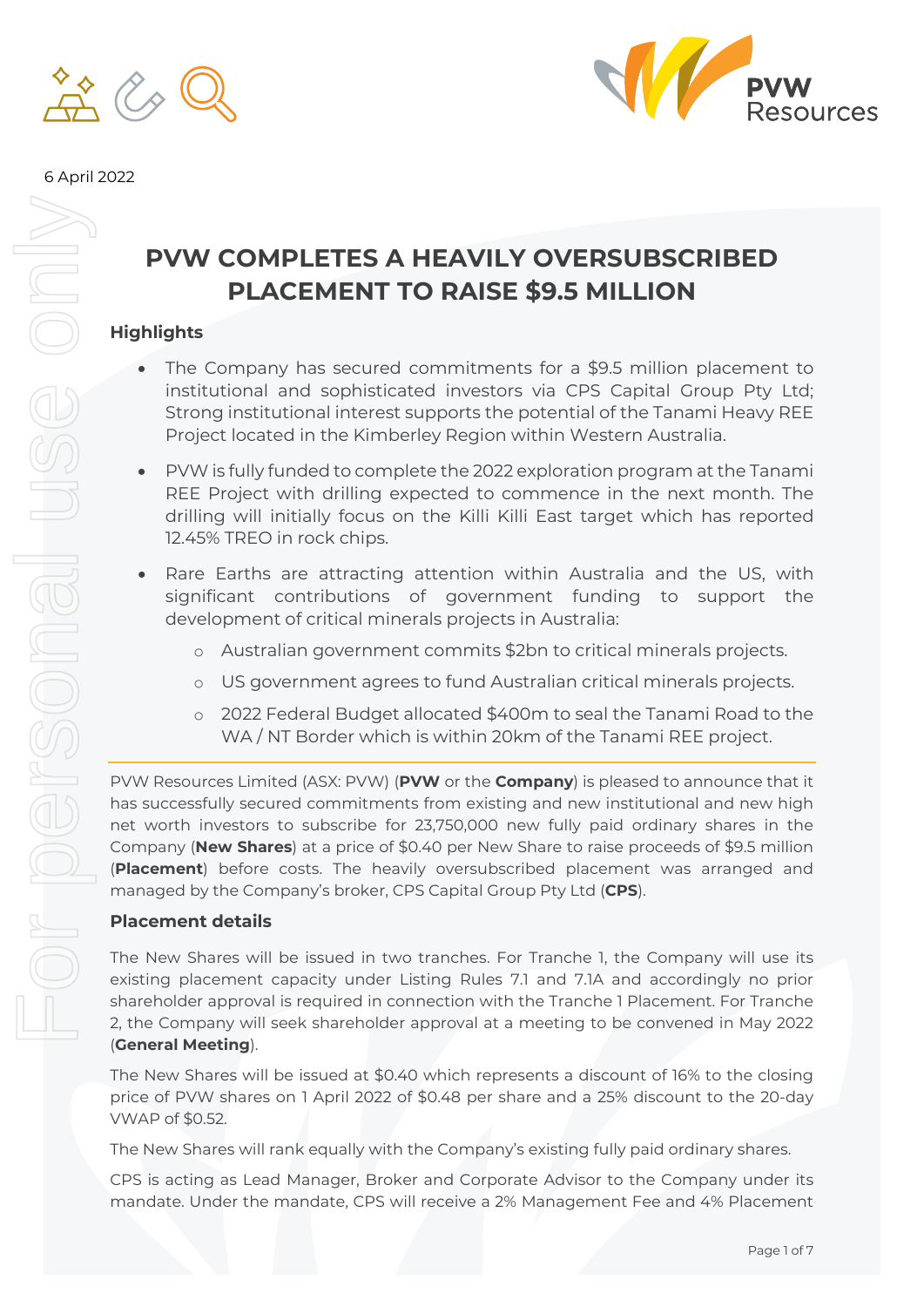



Fee of funds raised under the Placement, a corporate advisory fee of \$6,000 per month for a minimum of twelve months for its ongoing Corporate Advisory role and 4,200,000 unlisted options exercisable at \$0.60 with an expiry date of two years from the date of issue (**Corporate Options**) for managing and arranging the Placement, to be issued on the terms and conditions set out in Schedule 1 to this announcement. The Corporate Options will be subject to shareholder approval at the General Meeting.

## **Use of funds**

The Placement along with existing cash reserves allows the Company to be fully funded for the 2022 exploration programs with particular reference to the Tanami REE and Au Project. The Company is finalising preparation for the drilling program which is targeted to commence in the next month. This program will initially comprise 10,000m of RC drilling along with 25,000m Aircore drilling targeting the 18km unconformity trend from Watts Rise to the Killi Killi East prospects. The program will commence at the Killi Killi East target which has a strike length of 3km, identified through the 2021 exploration program comprising rock chips, soil samples, mapping, airborne surveys and structural interpretation. A large number of samples were collected with over 1% TREO results and up to 12.45% TREO. Significant gold results were also present including 8.94 g/t and 4 g/t Au. The Aircore drilling will target areas both between Watts Rise and Killi Killi East and also to the north of Watts Rise.

Funds raised will also be used for capital items including exploration vehicles, portable XRFs, site transportable office and other general exploration equipment required.

The Company will also evaluate the results (assays pending) from the King of The West project 30km north of Kalgoorlie and aims to undertake a follow up drill program.

Funds raised will also be allocated to general working capital.

## **Government investments backing critical minerals**

On 29 March 2022 under the new Energy Security and Regional Development Plan, the Government committed \$7.1 billion to a new investment pipeline. This pipeline of construction projects includes \$400 million in additional funding to completely seal the Tanami Road to the Western Australian border. This is a 310km section of the Tanami Road that can be closed during the wet season and suffers from increased traffic during the dry season. The road is one of few interstate routes between WA and the NT, and services several regional communities hence it is a very significant primary transport route.

The Tanami Road is PVW's road access for equipment and consumables being freighted into site and for samples and equipment being transported from site. Sealing the road will bring significant benefits to PVW's exploration activities.

The resource industry news continues to highlight critical minerals, which include REE's, as an integral part of Australia's resources future. On 16 March 2022, as reported by the ABC, the Australian Government committed \$240 million to critical minerals projects as a renewed push to safeguard the future of western industries. This has been further enhanced with the announcement on 4 April 2022 by ASX listed Iluka Resources which has received a \$1.05bn non-recourse loan provided under the Critical Minerals Facility, administered by Export Finance Australia, plus a \$200m cost overrun facility if required.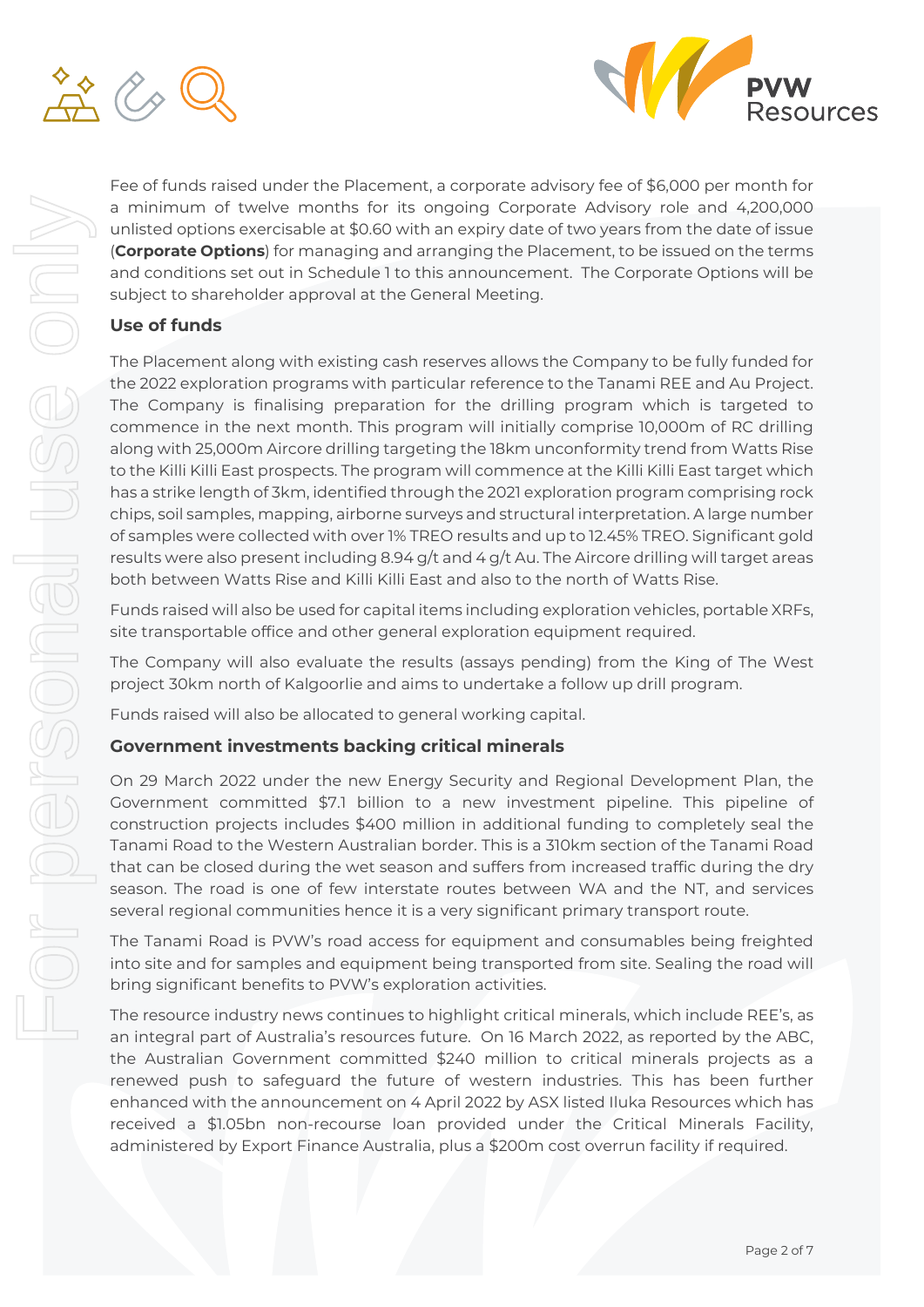



US agrees to fund Australian critical minerals projects. The US already includes REE's on the official critical minerals list, confirming they are central to energy, defense, electronics and other vital industries. The recent US decision to enact the Defense Production Act – a wartime power – that enables the government to fund the production of these minerals at current operations, as well as help finance-related productivity improvements, safety upgrades and feasibility studies has positive implications for advanced project funding and offtake agreements.



*Figure 1: Location of the Tanami REE & Gold Project, note the 310km section of the Tanami Road from the WA border to the Great Northern Highway, providing access to the project and remote communities such as Balgo*

## **Authorisation**

This announcement has been authorised for release by the Board of PVW Resources Limited. For further information, please contact:

**George Bauk**  Executive Director

+61 408 931 746

george@totode.com.au

**Joe Graziano**  Company Secretary +61 411 649 551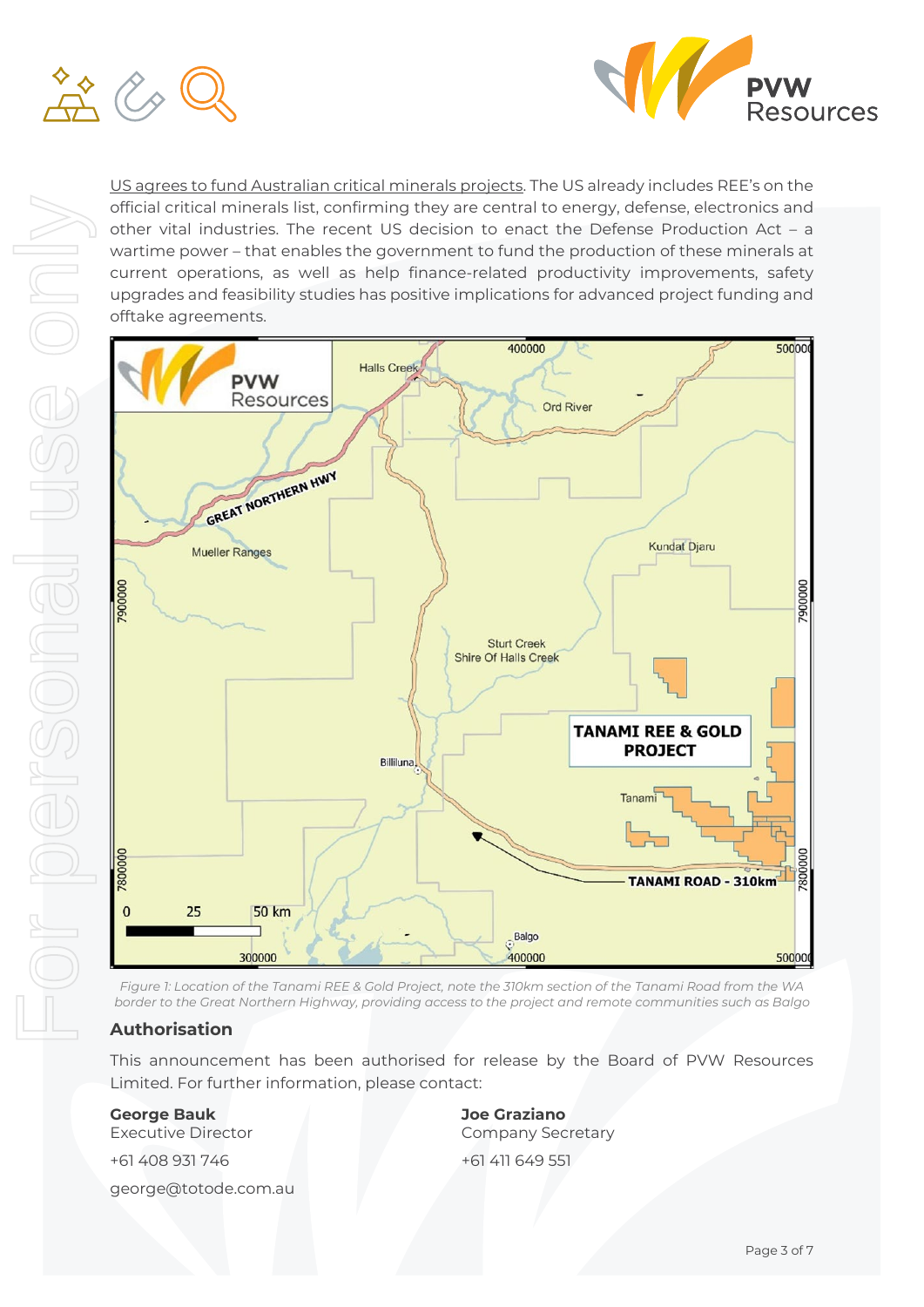



### **About PVW Resources:**



## **Tanami Project – 100% ~1,400km2**

The Tanami Region hosts the large Callie gold deposit currently being mined by Newmont.

Limited exploration has been undertaken in the Tanami and many view this area as highly prospective and very underexplored.

Over the past 3 years the company has put together a 1,400km<sup>2</sup> mostly contiguous land package with significant REE results, geological understanding and historical drill results that require immediate follow up.

Previous exploration in the early 2010's resulted in 12m @ 2.94 g/t Au from surface and 5m @ 6.99 g/t Au also from surface.

Recent 2021 exploration by PVW has confirmed the REE potential with spectacular rock chip results from Killi Killi East including Assays up to 12.45% TREO with 14 of 20 samples returning assays greater than 1% TREO and heavy rare earths comprising on average 80% of TREO:

- 12.45% TREO including 11,592ppm dysprosium
- 9.26% TREO including 7,070ppm dysprosium
- 7.38% TREO including 6,324ppm dysprosium
- 3.90% TREO including 2,743ppm dysprosium (located 12km from the Killi Killi East prospect).

For recent REE results refer to ASX:PVW, 13 Oct 2021, Confirmation of high-grade Heavy Rare Earths at Tanami. All historical Tanami Project exploration drilling results refer to ASX:PVW, Thred Prospectus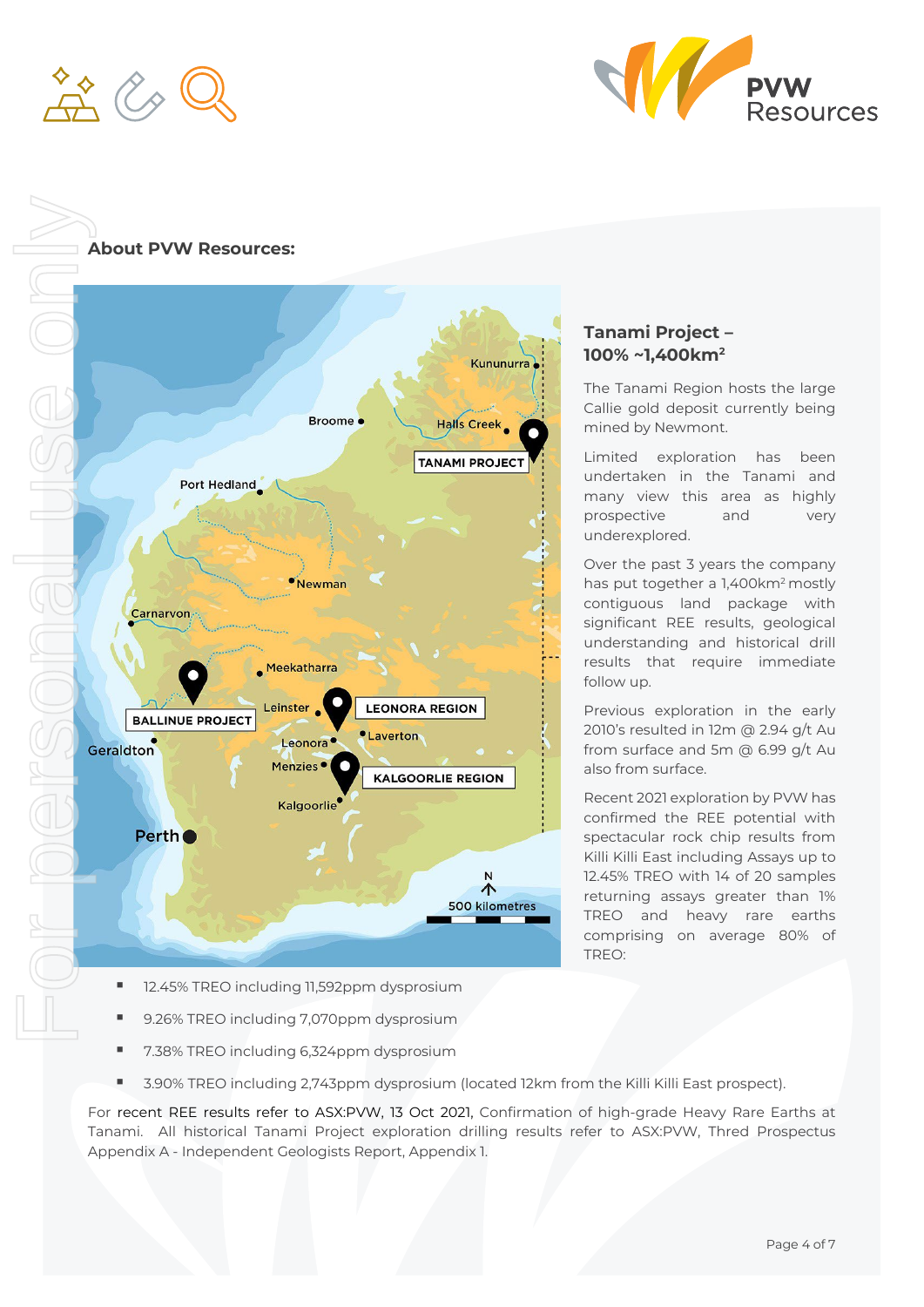



## **Leonora Region – 100% 195km2**

The company owns 100% Jungle Well and the Brilliant Well projects both with immediate follow up targets. Jungle Well has a 26,800oz Au inferred resource JORC12 compliant, the open pit was mined previously in 1996 during a low gold price. Drilling plans to explore the extension of the existing resource and along strike following up an intersection of 13.2m @ 1.74 g/t which was drilled exploring for Nickel.

The Brilliant Well Project is south of the Bundarra Gold Project (owned by Northern Star) with gold intersections from various drilling programs in 2011 and by PVW in 2019 which included 4m @ 4.09 g/t and 10m @ 3.36 g/t in historical 2011 drilling.

All Leonora Project exploration drilling results refer to ASX:PVW, Thred Prospectus Appendix A - Independent Geologists Report, Appendix 1.

| $(0.5g/t$ Au Cut-off) |                |     |               |  |
|-----------------------|----------------|-----|---------------|--|
| <b>Type</b>           | <b>Tonnage</b> | Au  | Au            |  |
|                       | Kt             | g/t | <b>Ounces</b> |  |
| LG Stockpile          | 7              | 1.3 | 300           |  |
| Oxide                 | 210            | 1.0 | 6,800         |  |
| Transitional          | 309            | 1.1 | 10,600        |  |
| Fresh                 | 208            | 7.4 | 9,200         |  |
| <b>Total</b>          | 735            | 1.1 | 26,800        |  |

## **Jungle Well Deposit November 2019 Maiden Inferred Mineral Resource Estimate**

*Note: Refer to the Thred Ltd website Prospectus – Appendix A - Independent Geologists Report, 2.4 Mineral Resource Estimation – Jungle Well Deposit. The Company confirms that all material assumptions and technical parameters underpinning the estimates continue to apply and have not materially changed at the time of publication.*

#### **Kalgoorlie Region – 100% 150km2**

Right in and amongst the heartland of gold in Western Australia, PVW has a 150km<sup>2</sup> tenement package within close proximity to many operating gold processing plants. Near term drill targets: Regional Bedrock Targets including previous drill results including 6m @ 2.61 g/t and 4m @ 2.39 g/t and new conceptual targets. Aircore drilling at the Black Flag prospect and auger drilling at King of The West and the Pappy Prosect have confirmed these target areas are very prospective with initial exploration efforts returning positive results requiring ongoing follow up. Significant drill results have been returned for granites and within greenstones. Paleochannel targets with possible links to bedrock mineralisation are yet to be tested. All historical Kalgoorlie Project exploration drilling results refer to ASX:PVW, Thred Prospectus Appendix A - Independent Geologists Report, Appendix 1.

## **Ballinue Project – 100% 950km2**

The most recent addition to the PVW portfolio, the Ballinue Project is located in the Mid West region of Western Australia, over the Narryer Terrane and the Murchison Domain, within the West Yilgarn Ni-Cu-PGE Province. The West Yilgarn Province is defined by a corridor along the western margin of the Yilgarn Craton, bounded on the west by the Darling Fault and extending east for some 100km. The corridor hosts significant new discoveries, the most significant being Chalice Mining – Julimar Project (ASX:CHN). PVW's Ballinue Project is in the application phase and the company eagerly awaits grant of these tenements to commence systematic exploration, focusing on testing magnetic anomalies that could be the result of Layered Mafic-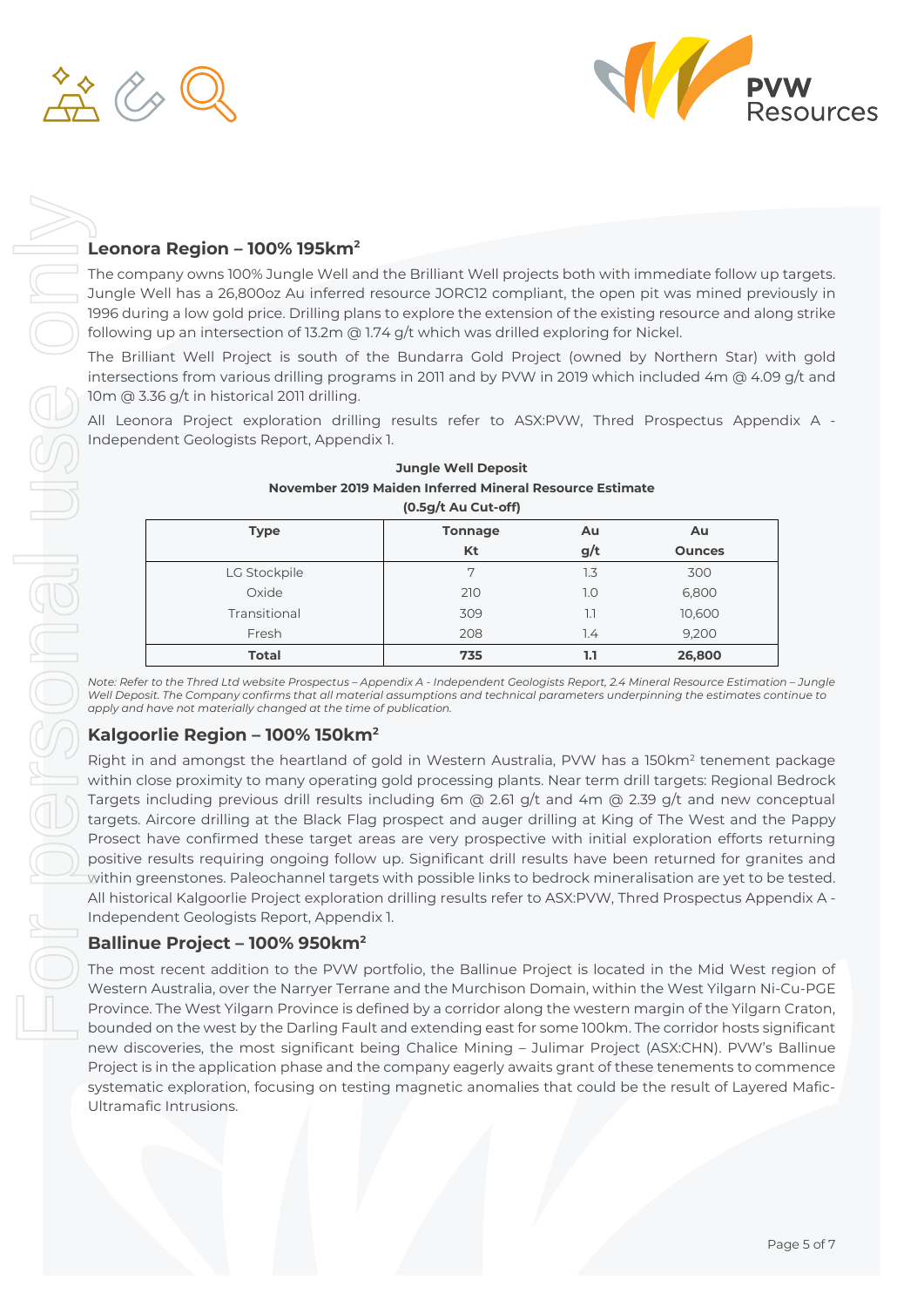



## **Right place for the right times for the right commodities**

Western Australia is one of the leading investment jurisdictions according to the recent Fraser Institute rankings. During the challenging times we live in during COVID-19 all our projects and people are in Western Australia with excellent access to the projects. Finally, Western Australia is a global leader in gold production and gold exploration and producer of Rare Earths.

# **RARE EARTHS ARE CRITICAL TO MANY INDUSTRIES**